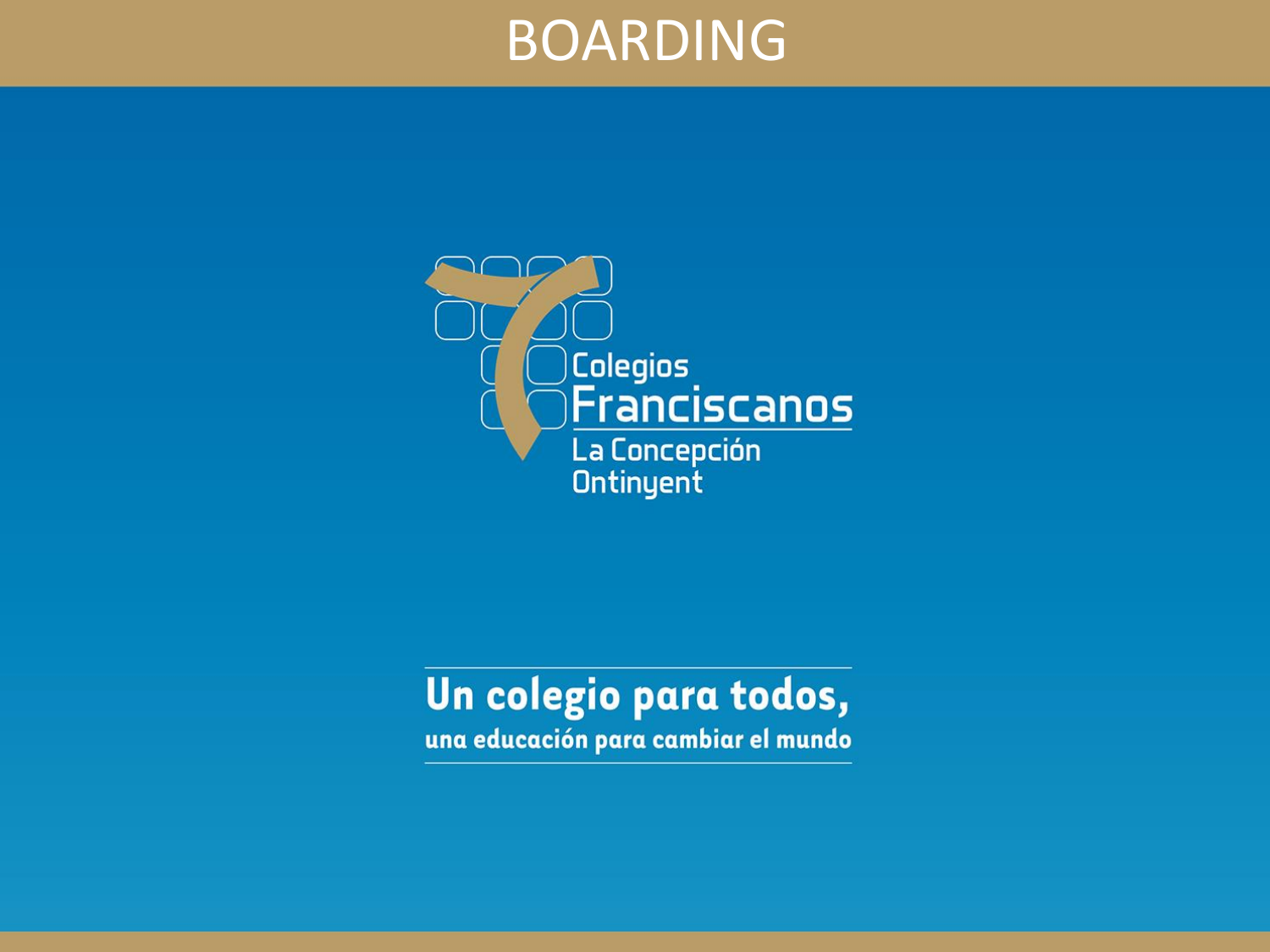# WHY TRUST IN US?

- We support the student's study
- Good academic performance is rewarded
- La Concepción is a living boarding school
- We prefer quality to quantity
- Our heritage and facilities
- Experience in international trips and exchanges
- We have a continuous educational orientation and innovation
- Our teaching based on values
- We take a modern approach to prepare our students to become young adults ready for their future.

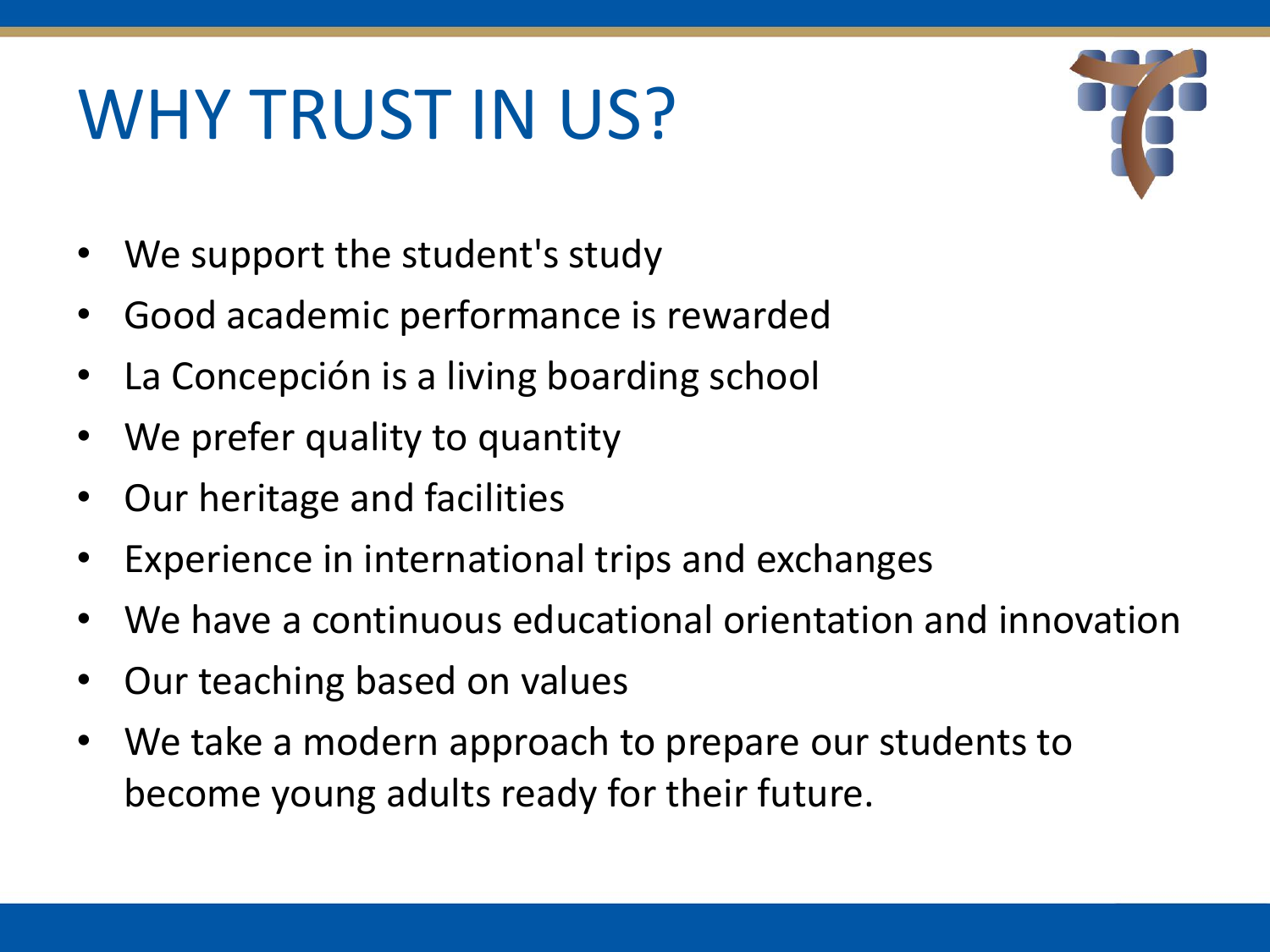## **STAFF**



-EDUCATORS: (All of them are members of the teaching staff)

- The principal
- 1 Boarding assistant. Psycologist assistant
- 2 Boarding assistant, Science assistant
- 2 Boarding assistant, language assistant
- 1 Boarding assistant, physical education teacher
- 1 Resident advisor, live in the residence alongside students and provide 24/7 support and supervisión.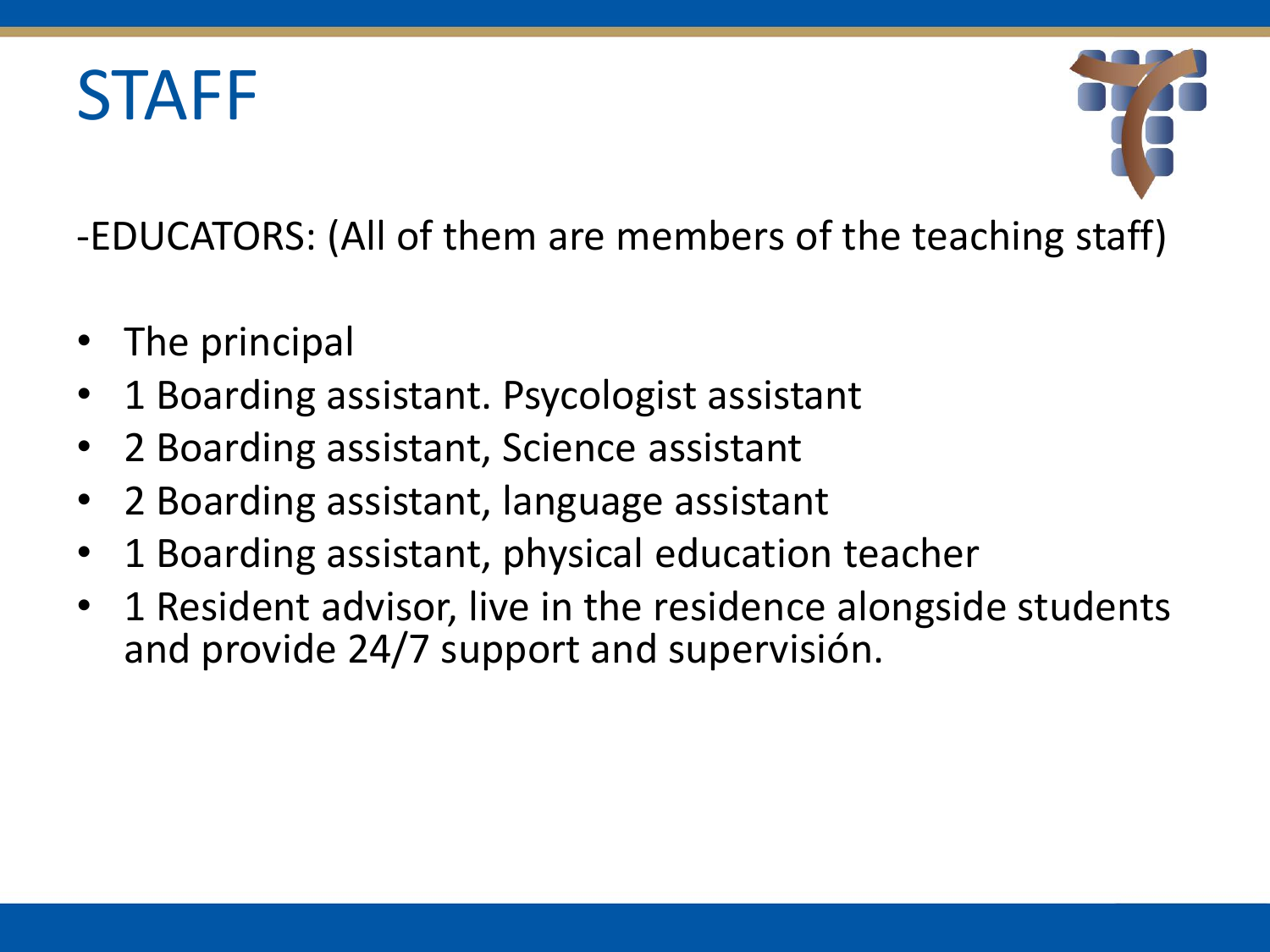#### INDIVIDUAL STUDENT PROGRAMME (I.S.P)



- Provide academic, professional and personal advice to students.
- Provide an environment in which all students feel valued and were eaqulity of opportunities exists.
- Attend to their needs and seek possible solutions.
- Mediating in conflicts that require their advice.
- To give sessions on study techniques.
- Develop the necessary materials to increase performance.
- Offer the benefits of a fully rounded education: academically, socially, emotionally and spiritually.
- Contribute to the development of important transferable skills as personal responsibility, communication, teamwork, self-motivation and adaptability.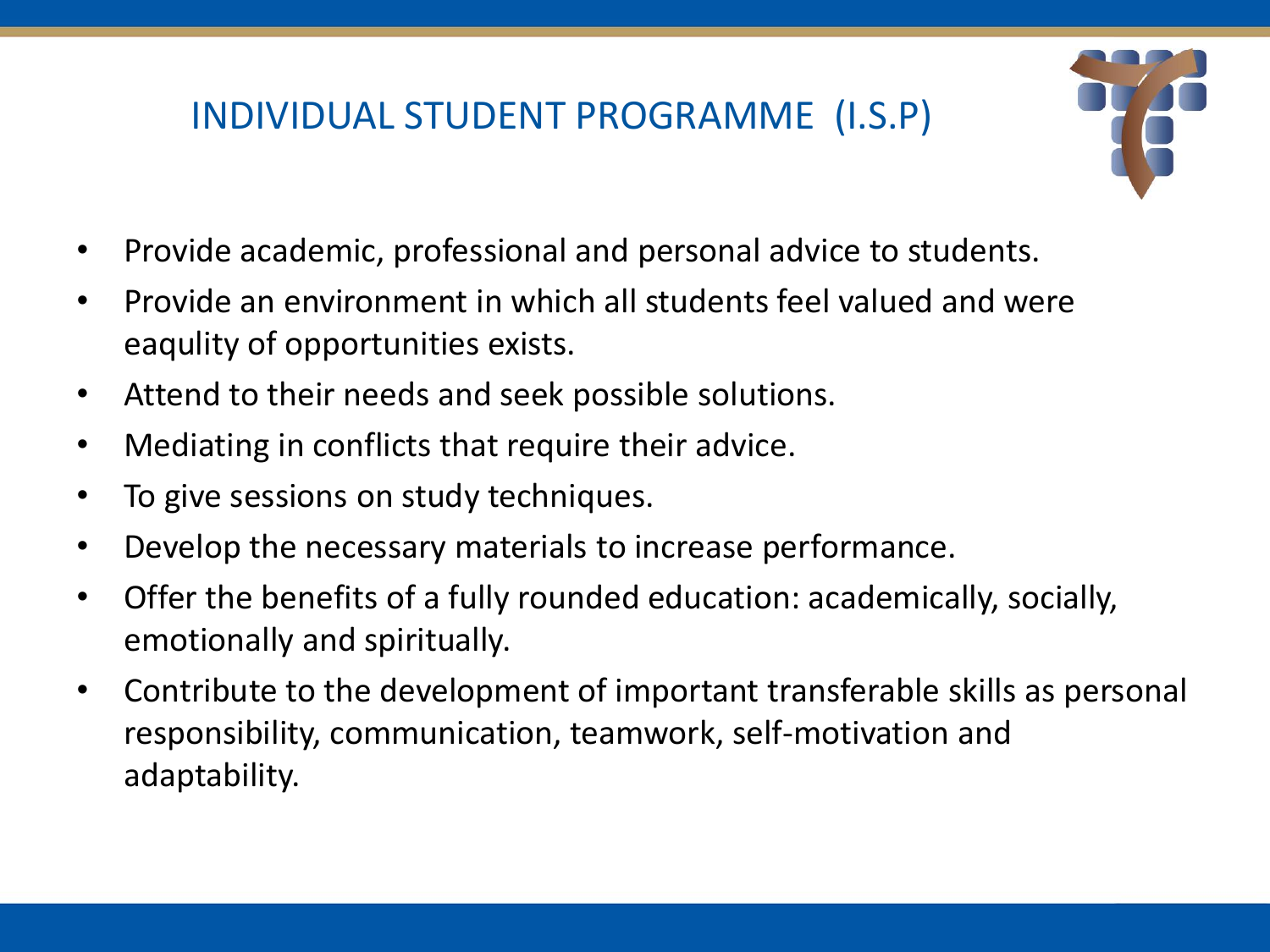# TIMETABLE OF THE RESIDENCE

- 08:00-08:30 Breakfast
- 09:00-15:00 Classes
- 15:00-15:30 Lunch
- 15:30-16:30 Time to rest
- 16:30-18:30 Study
- 18:30-20:00 Sports
- 20:00-21:00 Shower and rest.
- 21:00-21:30 Dinner
- 21:30-22:30 Study
- 22:30-23:00 Personal hygiene
- 23:00-8:00 Go to bed



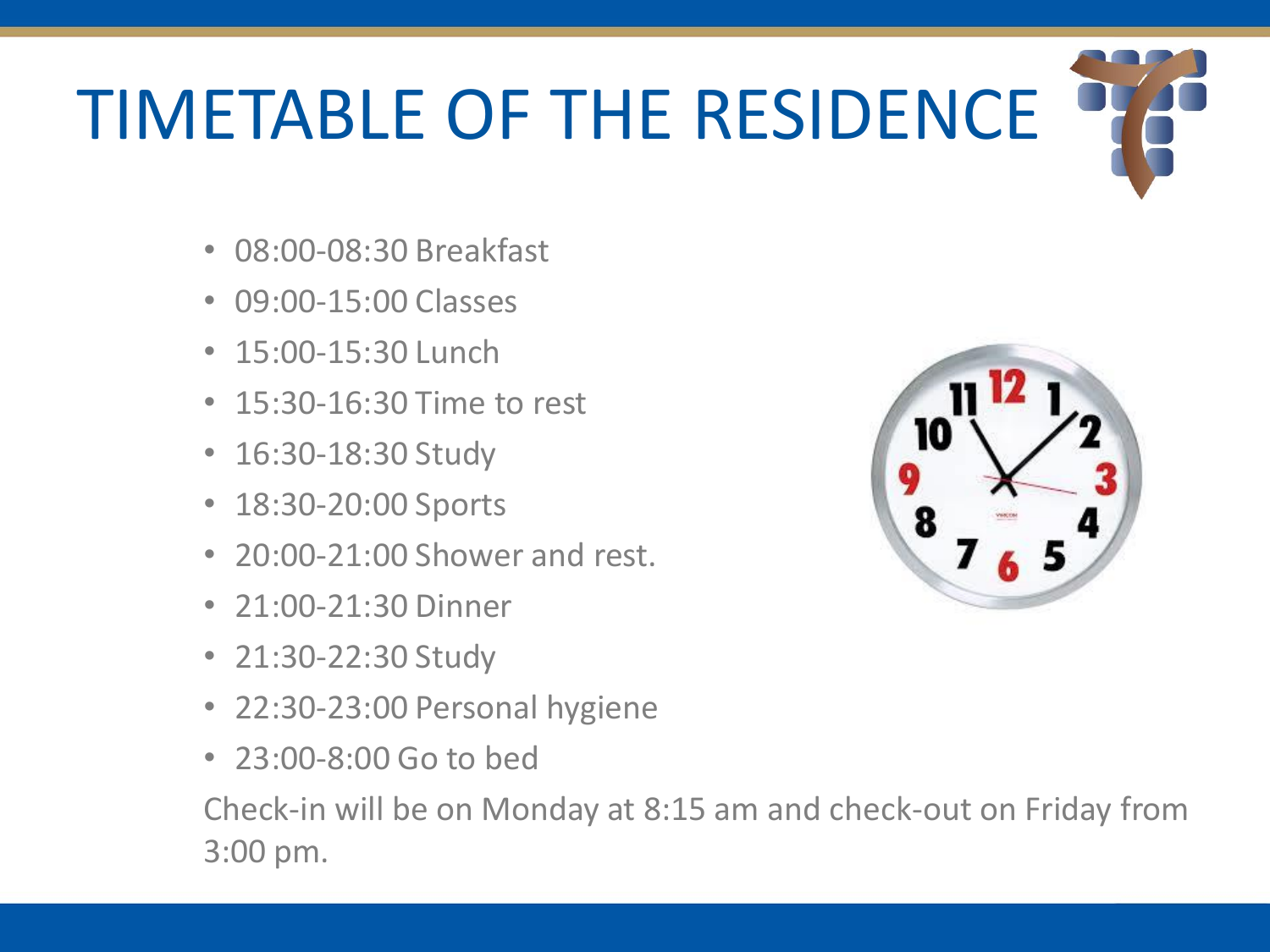COMMUNICATION AND INFORMATION TO FAMILIES (Parent´s area)

- Quarterly individualised tutorials
- Whatsapp
- E-mail address
- School website www.colegiolaconcepcion.org
- Facebook
- Twitter
- Platform Educamos



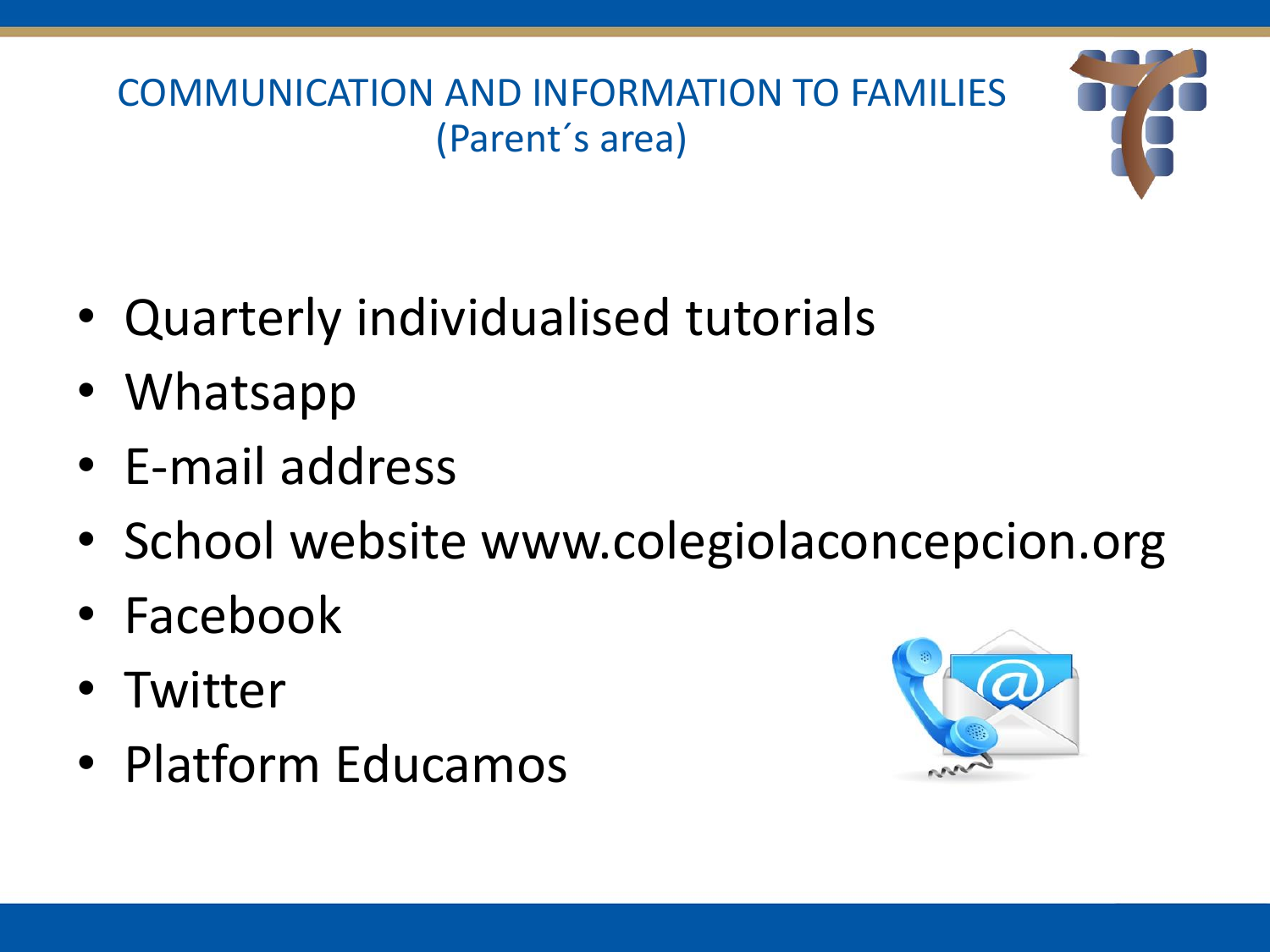# SCHOOL UNIFORM

• Compulsory from 1st ESO to 4th ESO

-Black shoes

- -Grey trousers or plaid skirt
- -Maroon jumper or jacket
- -White polo shirt

-Sports equipment\*: With the school logo on: tracksuit, T-shirt, shorts Jacket or jacket\*.

\* Exclusive to the centre, buy in shop:Tejidos Insa (Ontinyent)



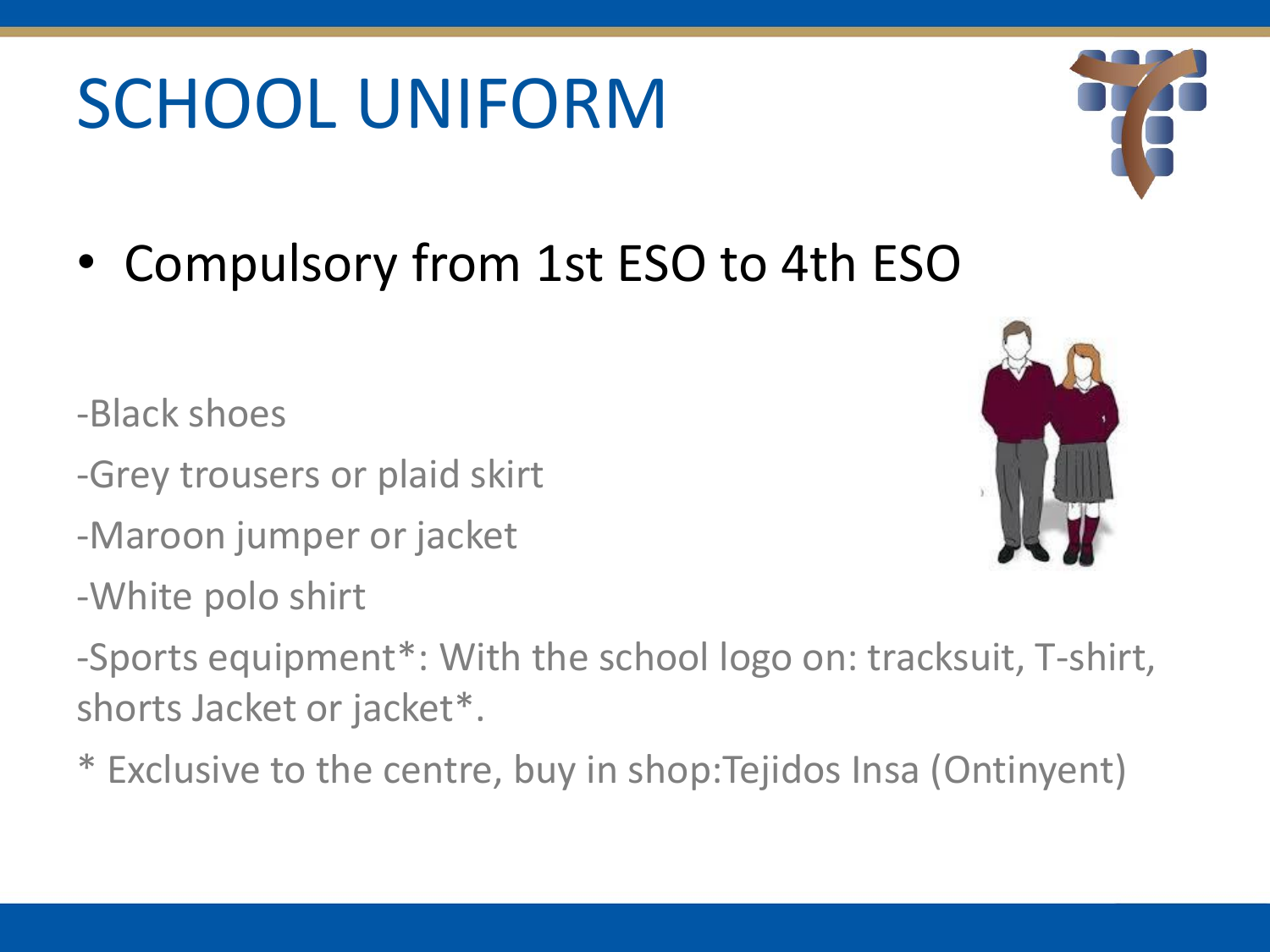### APPLICATIONS



• Submission of applications for residence:

-At: residencia@colegiolaconcepcion.org

• Submission of school applications:

-To be notified when the application period starts, normally end of May beginning of June

Contact us: www.colegiolaconcepcion.org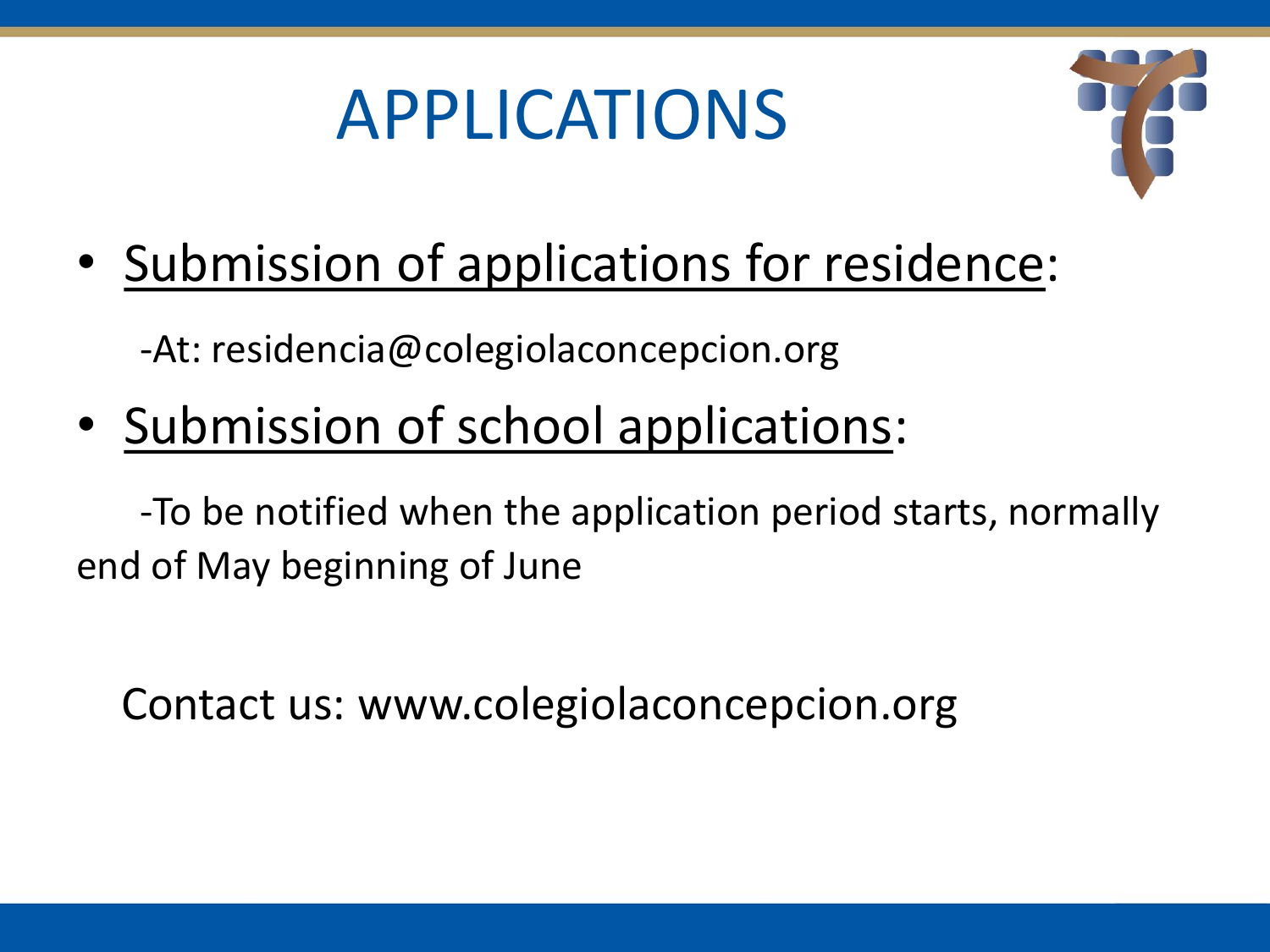### FEES



- The monthly residence fee is €630, including:
	- -Five meals a day.
	- -Evening studies with educators
	- -Study-sessions in case of 1st to 4th ESO
- Additional costs:

-Sports equipment\*: tracksuit, T-shirt, shorts, shorts.

-Central-heating from November to March  $(+/-30 \epsilon$  per month).

-School insurance (approx. €2 per year) and residence insurance (approx. €30 per year).

-Classes in the case of Baccalaureate  $(+/- 30 \epsilon$  per month).